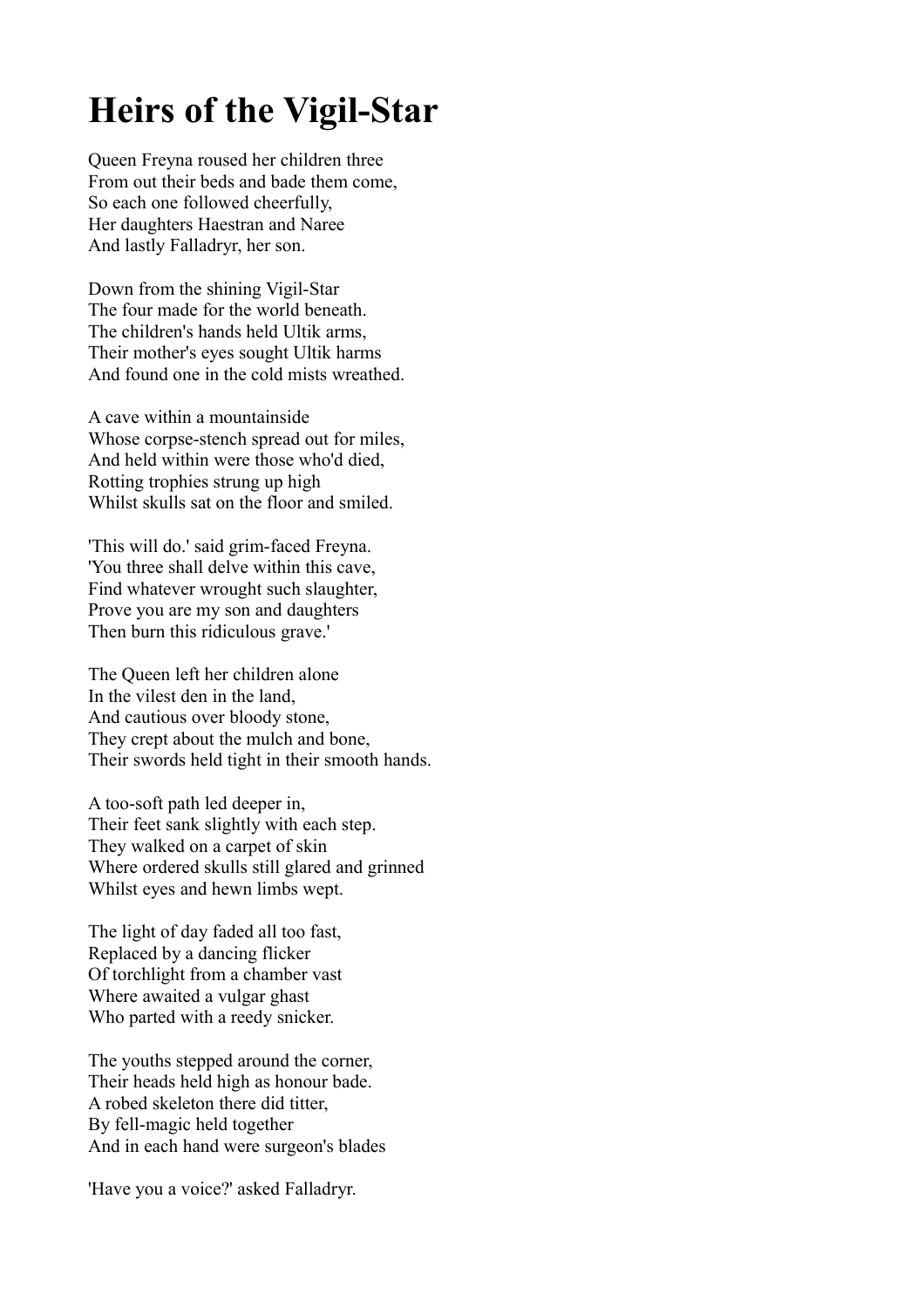'Have you a mind, or something close? Or have you but a puppeteer Who twists your strings and cowers near? For you're a disappointing foe.'

'Oh I can guess at this fool-plot.' Mocked Haestran with a weary sigh. 'Some churl bound in bones this sot Who bitterly now shares its lot, Or feebly, at least, it tries.'

Young Naree, youngest of them all Said nothing but advanced to fight, For she alone heard desperate calls From souls to this dread-thing enthralled And she fain set this nightmare right.

'Ultiana!' Yelled her siblings, And the beast replied with a howl, A high and wrathful whistling, A thousand nightmares promising From that dread shriek beneath the cowl.

It lunged with spidery swiftness, Its long arms swinging both blades wide. By less than half an inch it missed The throat of Naree who did twist, With a practised speed, to the side.

Haestran struck at one of the arms, Her blade glanced off as if off stone. Her parents' training forced a calm And she stepped back, well clear of harm, Ere came another swing of bone.

Falladryr leapt on five bodies Heaped next to the deathless monster, Then drove the sword's pommel madly Down upon the skull of the fiend, The blow fared the same as his sister's.

Another slash of its curved knife Caught the young Prince about the face. The cut was deep, the blood was rife, Yet posed no threat to his young life And did not stop his pace.

A strike from Haestran tore the cloak And from the tear, a glint of blue. The calls of pain to Naree spoke, Their remaining wits now awoke As, for a trice, their scant hope grew.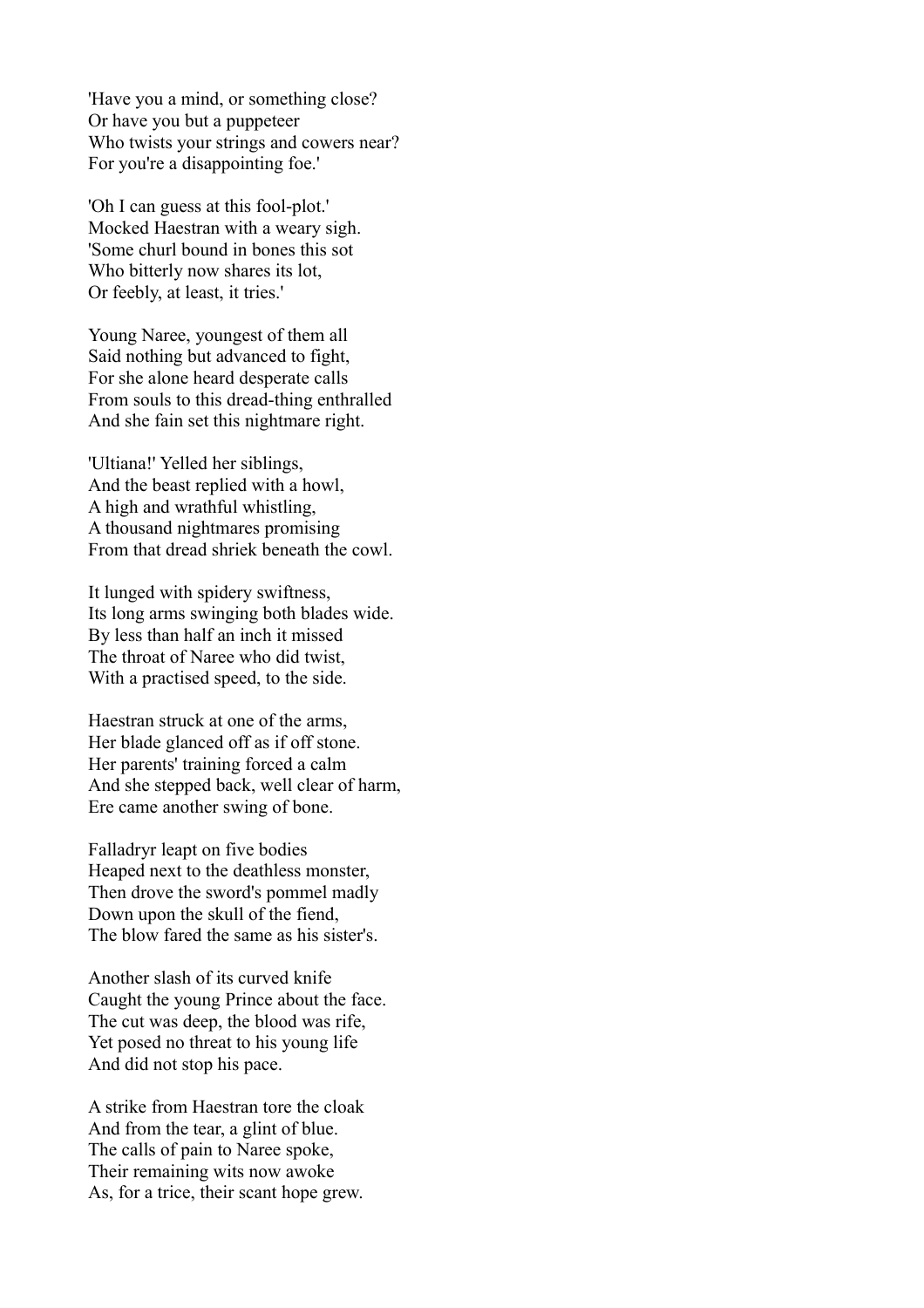They had no voices, but Naree Read the signs in their change of mood. 'Destroy that stupid robe.' said she. 'Then about his bones we'll see, I am certain of it, a clue.'

The fiend did seem to understand The words of this eight year old girl. A blade turned quickly in its hand Then with a force no flesh could withstand At young Naree, the blade it hurled.

It would have struck her through the heart If not for Haestran's quick parry. With a metal note and with sparks, 'Neath a rack the blade did depart, Then Falladryr moved on the fiend.

Two quick sword slashes tore apart The robe about the shrieking bones, And there where should have sat the heart, A floating jewel took up the part, A soulless shade of blue it glowed.

In a panic the fiend lashed out But by then Haestran joined the fray. One knife 'gainst two swords proved a bout It found fared ill, it gave no clouts Not cuts, for all it need fear no blades.

Finding a chance, Prince Falladryr Stepped round, knelt down and grasped the jewel. The fiend shrieked manically and it reared And writhed, its fury turned to fear, Its bearing looked not half so cruel.

With a final pull, out it came, As it passed the spine; its glow soon dimmed. The shrieks were silenced and the frame Of the fiend fell to join the slain. Insincere now seemed its skull's grin.

The three paused to feel relief And let their breath and wits return. Till Naree, breathing through her teeth, Still shaking 'neath the ghostly grief, Spoke the words of a spell she'd learned.

Placing her hands on her brother's She spoke a short incantation. Great strength was lent to Falladryr